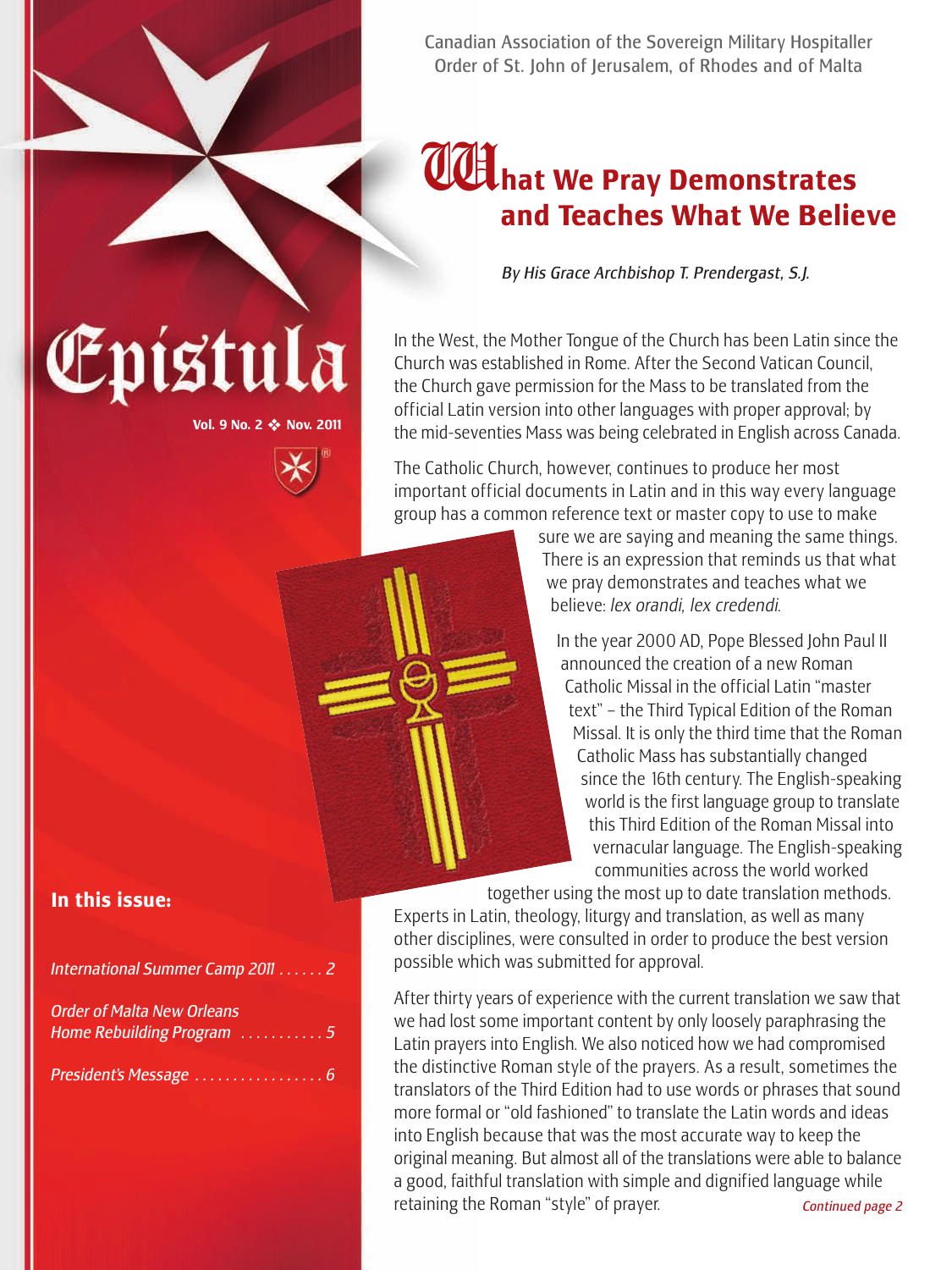*"An unforgettable experience, beyond language, cultural, psychological, and physical barriers – an encounter of friends, with no differences."*

## I**nternational Summer Camp 2011**

*By Hanna and Lea Janossy*

A couple months ago, two students from the University of Toronto, Hanna and Lea Janossy, attended the XXVIII International Summer Camp of the Order of Malta. It was an extraordinary week long event, bringing together over 500 youth from 25 countries, to participate in activities not normally accessible to youth with disabilities between ages 18-35. About 200 of the youth were disabled Guests, and each one had a special Helper who lived with them, cared for them, and ultimately forged a strong friendship with them. The aim of the camp is to "offer an unforgettable experience, beyond language, cultural, psychological, and physical barriers – an encounter of friends, with no differences." The motto of the camp was "You are the Light of the World", and although light is comprised of different colors, through the prism of the camp, the very different realities of each life were merged into a beautiful rainbow of acceptance and hope.

The week started off with a ceremony welcoming the different delegations. The level of excitement rippling through the camp could be felt by everyone. Old members had been gladly anticipating returning to the annual camp since the summer before, while new members were intrigued by all the stories about the life-

#### changing experience which awaited them. It was an opportunity for the Guests – for many the only such moment in their lives – when the painful limitations of the flesh were forgotten, and they were regarded as equals in every way.

Each day had its own theme. For example, one day we had the privilege of helping to guide the entire camp to the Queen of the Sea – Venice! It is no small feat to explore the roads and bridges of Venice with 200 youth in wheelchairs, but the joy and wonder of the day far surpassed all the hardships encountered. Standing in front of the Doge's Palace in Saint Marks's Square, one of the ladies from the Ukraine was telling us, with tears in her eyes, that she has a photo of this exact spot over her bed, and that every night, since as long as she could remember, she had fallen asleep with the coveted image of Venice floating before her eyes.

Every second day was an Excursions day, when there were a myriad of different opportunities which the Guests could choose to attend. Included in these were a trip to a parrot farm, a boat trip out to a beautiful little island further up along the coast, wine- tasting, a fish farm, and even horseback riding. I (Hanna) accompanied the horseback riding group one day, and it was an incredibly touching experience.

#### *Continued from page 1*

In addition, the New Missal includes changes such as those made to the Calendar of Saints reflecting both reorganization and the addition of many new saints to the universal calendar – including the Canadian St. André Bisset!

In Canada, we will also have the opportunity to honour a number of Blesseds who are on the pathway to canonization. Although the Mass itself remains unchanged in terms of its form and structure, the new Mass

presents a more formal or dignified way of addressing Almighty God in our liturgy.

With a renewed emphasis on its distinctive Roman liturgical style that is true to our heritage of almost 2000 years, and with the changes to the Mass such as the addition of new saints, the New Missal will be an opportunity for all of us to encounter the Roman Catholic Mass again from a fresh perspective; it will be like celebrating the Eucharist for the first time again.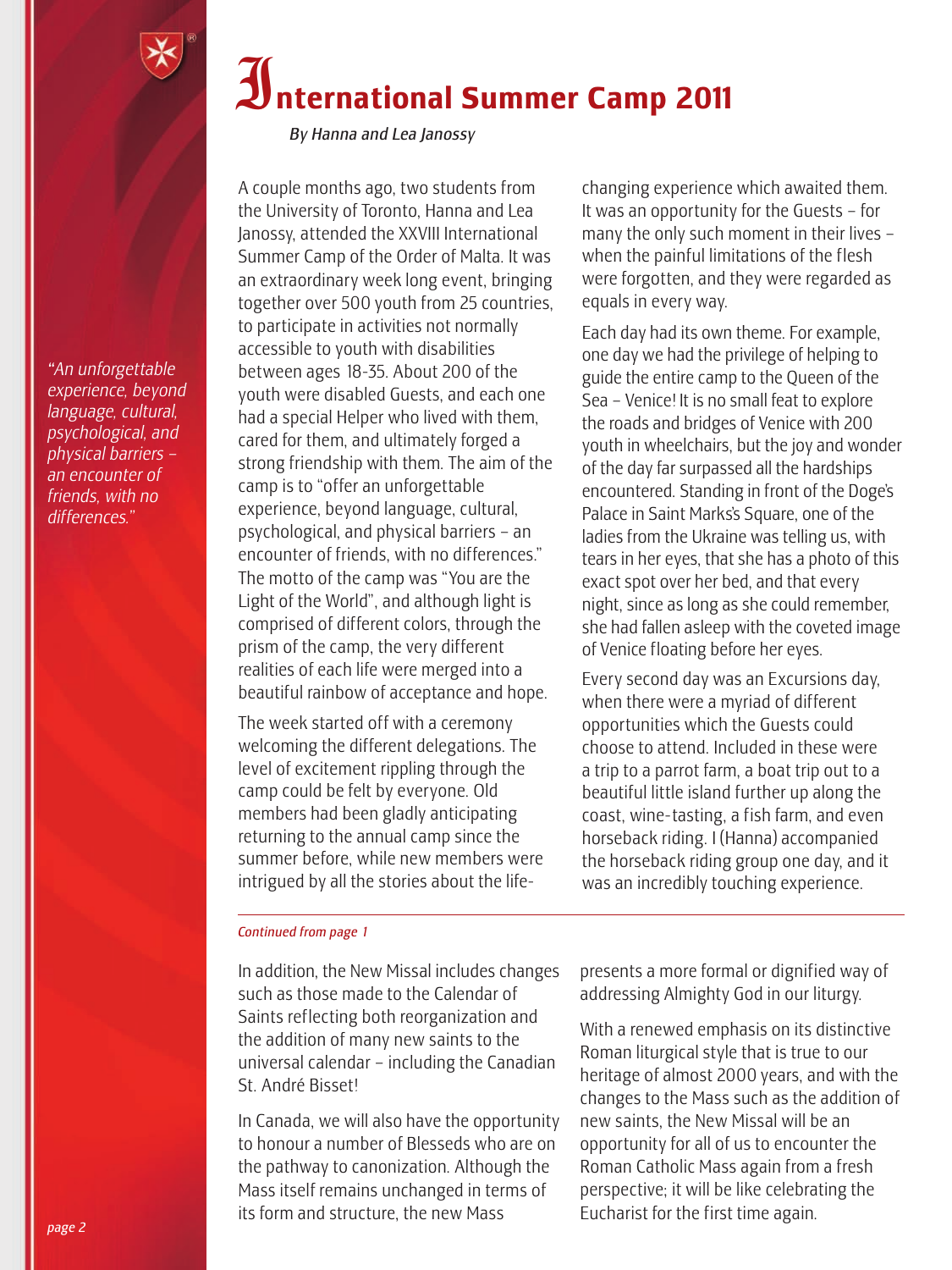At first most of the Guests were terrified of the animals. However, gradually they began to lose their terror, until one brave girl with severe Down's Syndrome volunteered to try it out. She was sobbing from fear as we boosted her onto the horse, supporting her on each side, but after one turn around the field, she returned with a countenance so full of prideful happiness, that all the other Guests were encouraged to experience the adventure for themselves. The struggle to overcome their fear, and the deep joy which triumphed, was beautiful to behold.

The evenings perhaps provided even more beautiful memories than the daytime activities. Each night any remaining physical and cultural boundaries melted away as Guests and Helpers danced alongside each other. At the catch of an expectant eye, I (Lea) wove through the mass of spinning wheelchairs to formally ask Alexander, a wheelchair bound gentleman from the Netherlands, to dance. I reached for his one good hand, and we were off !

His wheelchair was light, and it took just a slight effort to weave him through twisting shapes. He was a practiced dancer, leading me into the intricate figures he had learned in his previous Malta camp. After a couple songs together, a slower song started, and the moment beckoned: Alexander motioned to me that he would like to get out of his wheelchair. Some other helpers moved

alongside us, forming a circle, as we all helped Alexander step out of his wheelchair into the circle of welcoming arms. For him and for me, it was a memory above all other memories, one that would stay ingrained in us both forever.

One of the most incredible moments of the camp was an afternoon when everyone was summoned to the front courtyard for a surprise. As the 500 youth gathered with bated breath, 15 flaming red Ferraris raced up to the door! The organizers had made arrangements with the local Ferrari club to take every one of the disabled Guests for a quick spin. One can imagine the absolute elation with which their faces shone, as one by one, each Guest was lifted from their wheelchair into a gorgeous Ferrari.

However, I (Hanna) believe that the most deeply beautiful few hours of the camp were during Adoration. All physical differences fall away before God, as the soul enters into communion with it's Creator. Although not all the youth were Catholic, everyone understood the sanctity of the moment. It is a feat in itself for 500 people to be completely silent for an entire evening (except for an occasional song and the Rosary).

Several Guests as well as Helpers were moved to tears, so engulfed were they by the tangible feeling of acceptance and love. As one severely disabled Guest (she only





*An incredible afternoon with the local Ferrari club, where every one of the disabled Guests was taken for a spin. Hanna Janossy (above at right) and her sister Lea (pictured on pg. 4) were the first Canadian representatives at the International Summer Camp of the Order of Malta.*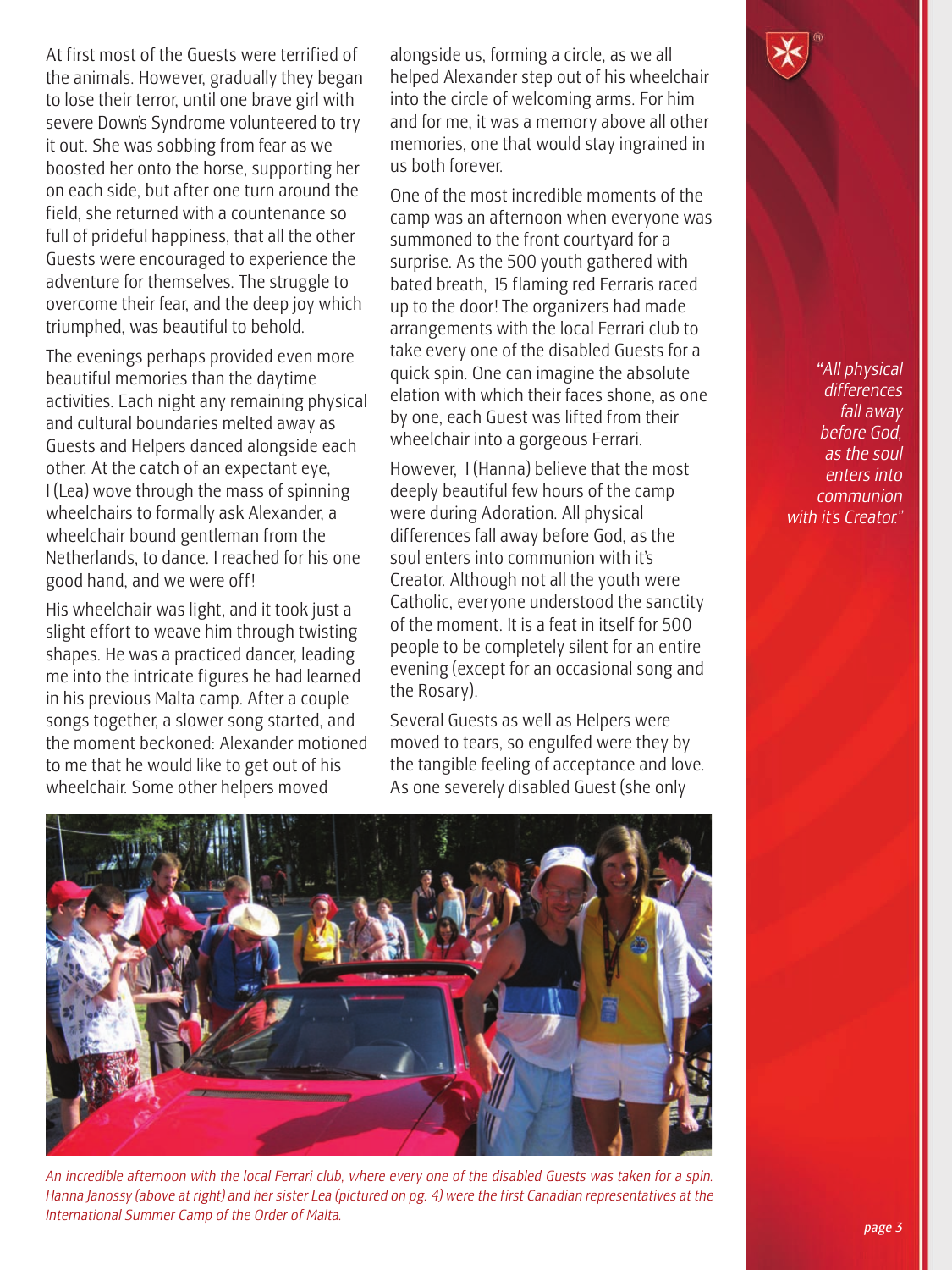*"She discovered the meaning of her life that evening, which was to "inspire healthy people to live more meaningful lives; to focus less on their petty disputes and issues, and instead, take the time to express their love for the people around them."*

had normal motion in one finger and her eyes) haltingly described to me afterwards, she discovered the meaning of her life that evening, which was to "inspire healthy people to live more meaningful lives;



*Lea and Guest – each day had its own theme, including tours, cultural events and leisure time on the beach.*

to focus less on their petty disputes and issues, and instead, take the time to express their love for the people around them". This same girl had been writing for a Christian magazine for the past year – typing painstakingly with one finger – contributing articles seeking to inspire people to pause in their busy lives daily to give thanks to

God. As I bent forward to catch the barely understandable words coming from her deformed lips, she declared, "I have accepted the way I am; I trust that God has a great plan for me, and I give thanks to my Creator every day for the opportunities He has given me in this beautiful world. Every moment of pain can be turned into a moment of love. Why do so many people live in the darkness instead of the light?"<sup>°</sup> This simple question, coming from a person whom our society would expect to be undergoing severe depression, but who instead radiated deep peace and joy, has struck deep into my heart.

So what makes this camp unique from other camps? I believe that it is the level of which the dignity of each person, whether disabled physically or mentally, is respected and cherished. The powerful sense of acceptance and belonging which the Guests encountered, not to mention the numerous extraordinary activities they were privileged to experience, was a once in a lifetime experience for many of them. The primary purpose of the camp, to inspire and empower both disabled and healthy youth to such an extent that they leave with the determination to build a Culture of Life in their own home communities, was beautifully fulfilled.

*Detailed information about the camp can be found at www.maltacamp2011.it*

**Serving the Lord** by serving "the least of his brothers" (Mt 25:40), the Order of Malta realizes one of the fundamental precepts of Christian faith. The unity of love of God and love of neighbour (Lk 10:27) has always been practiced by the followers of Christ by serving the sick and the poor, whom Christ himself served and with whom He has identified himself. Since the days of the first hospital in Jerusalem and up to today, Members of the Order of Malta have responded to what Christ meant when He said: "In so far as you did this to one of the least of these brothers of mine, you did to me" (Mt 25:40).

Remembering this identification of Christ with the poor recalls our Order to its "first love", its original impetus.

Excerpt from *Membership In The Order Of Malta Regulations And Commentary*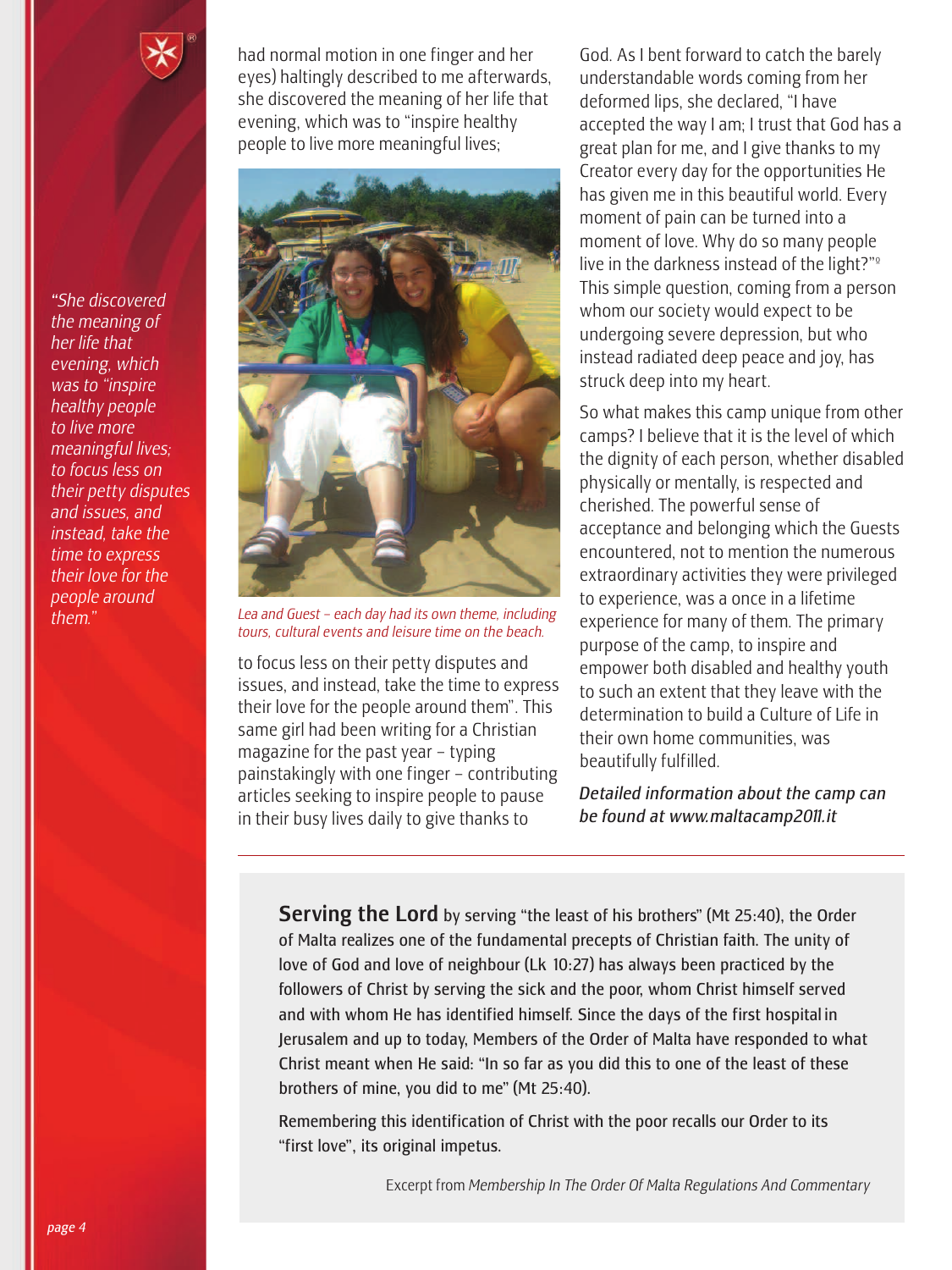### O**rder of Malta New Orleans Home Rebuilding Program**

*By Roman J. Ciecwierz, KMOb*

The Order of Malta mobilizes around the world to serve the poor and the sick and is especially known for its disaster relief efforts. We would normally think of places like Southeast Asia, darfur and Haiti. Yet the Order has made a significant impact in the lives of the poor that were devastated by Hurricane Katrina in New Orleans Louisiana.

Since March 2006, the Order has responded, not only with thousands of rebuilding dollars to those who were hit the hardest, but with "Malta Hours" of service. Over 1000 volunteers from all across the US have participated in the Order of Malta New Orleans Home Rebuilding Program. Thanks to a successful partnership with Rebuilding Together, Catholic Charities of New Orleans, and the New Orleans Marriott, Malta volunteers have worked 37 one-week work sessions in Treme, Gentilly, and New Orleans East - and 45 families have moved back in their homes as a result of the great work done by our Order of Malta volunteers.



In the beginning huge groups of our volunteers worked on homes with major damage, which required extensive and expensive repairs. Teams of 40 to 50

volunteers worked all week, and often times the house would still be far from completion. Since 2008, smaller groups of 15 to 20 volunteers have worked in houses that required less construction and more finishing touches. The hope is that at the end of our workweek the homeowner will be able to move back in.



As of April 2011, the Program can now claim to have "international" support, as through an act of faith, I found out about these efforts and thought it would be great to serve the poor right in our backyard. Outside of Lourdes, this experience of working to help those truly in need was incredibly rewarding. Throughout the week, I worked on two homes, one in the Treme district and the other in Hollygrove. The work ranged from painting, to using a jack hammer removing a concrete porch, to laying hard wood flooring.

In both cases the homeowners came by daily to thank us and needless to say they were extremely excited to be so close to moving back in to their own homes after such a long time. As a matter of fact, it was truly heartwarming to have locals and staff of the Marriott thank us daily for being there.

*There are many ways to get involved with works of the Order – all we have to do is want to! Visit www.orderofmalta-federal.org and find out how you can participate.*